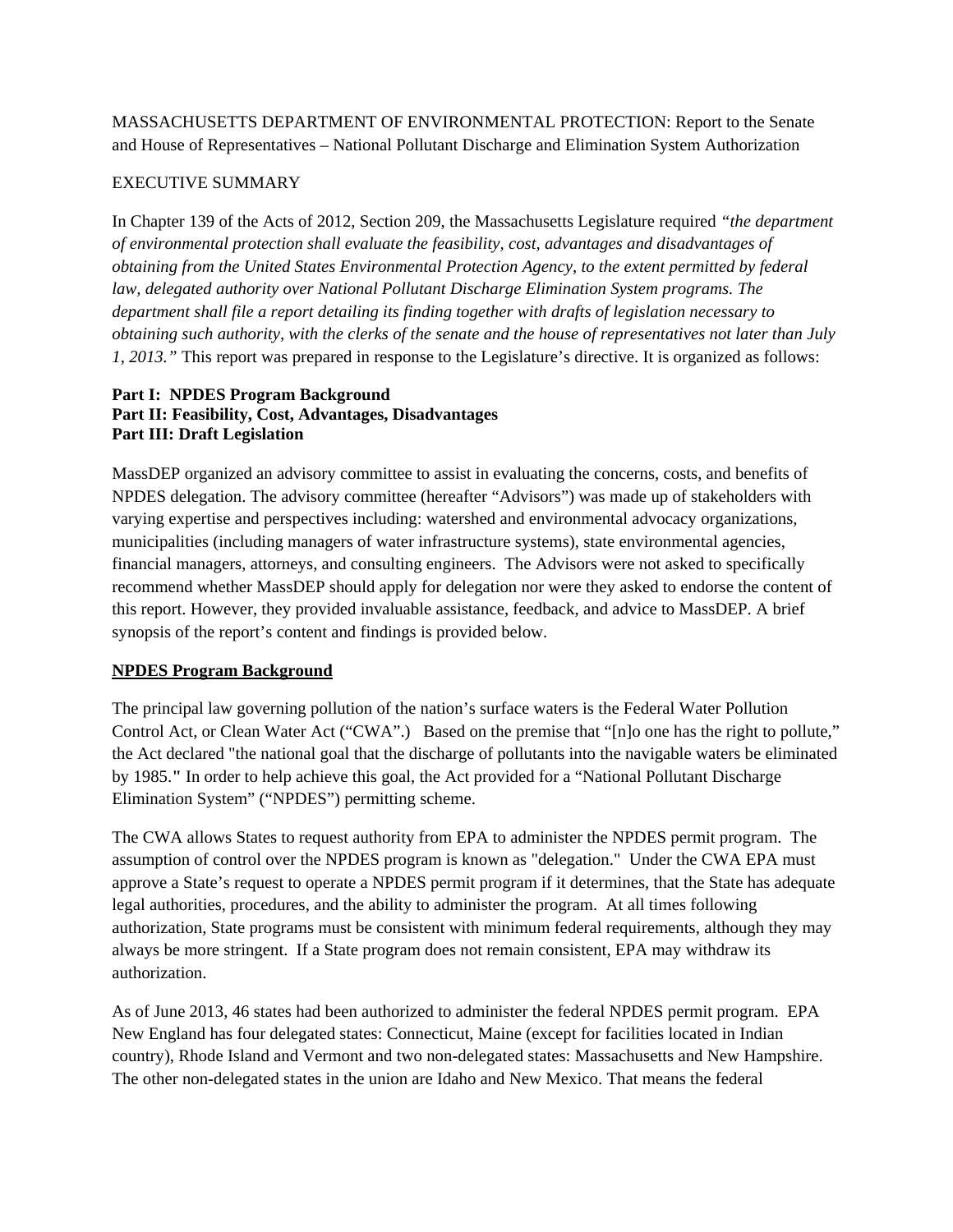government is in charge of the permit issuance, compliance and enforcement for the 2990 NPDES permit holders in Massachusetts.

# **Feasibility, Cost, Advantages, and Disadvantages**

#### *Feasibility*

MassDEP must have the financial and technical capability to successfully administer the NPDES program. Appropriate resources would need to be available so that the Commonwealth could administer the NPDES programs in a manner which improves upon the way the program is administered in Massachusetts today. The feasibility of MassDEP obtaining authorization from EPA and administering the NPDES program is completely reliant on the following program improvements:

- expanded science support;
- enhanced staffing resources for permitting, compliance and enforcement; and
- advanced information technology capability.

Without significant improvements in these areas, MassDEP and the Advisors raise caution about MassDEP's ability to effectively administer NPDES programs.

#### *Cost and Sources of Funding*

MassDEP estimates that administration of the NPDES program would cost approximately \$9.5 million per year. If delegation were to be pursued a more rigorous cost estimation process that included possible program changes would need to be conducted. Three possible sources of additional NPDES funding were examined. They include fees paid by permittees, general legislative appropriations, and a wastewater assessment fee which is paid by rate payers and is based on wastewater flow. The wastewater assessment fee would be the most significant and reliable source of funding. However a combination of these funding sources would likely be necessary.

#### *Advantages*

The following were identified as potential advantages:

- 1. MassDEP is better equipped to concentrate on Massachusetts –specific issues and develop permits with a more complete understanding of local conditions.
- 2. MassDEP jointly issues NPDES permits with EPA. Having MassDEP as the one permitting authority with EPA limited to an oversight role could result in a more efficient permitting process.
- 3. If properly funded, pursuing delegation creates the opportunity for implementing improvements in how the current NPDES program is administered. From incremental improvements to the existing system to significant program redesign and the heightened use of science in NPDES program decisions, such changes would improve the way the Commonwealth protects our water bodies.
- 4. A state agency may be better positioned than EPA to implement integrated water planning. Integrated planning is a process designed to work with permittees who have competing